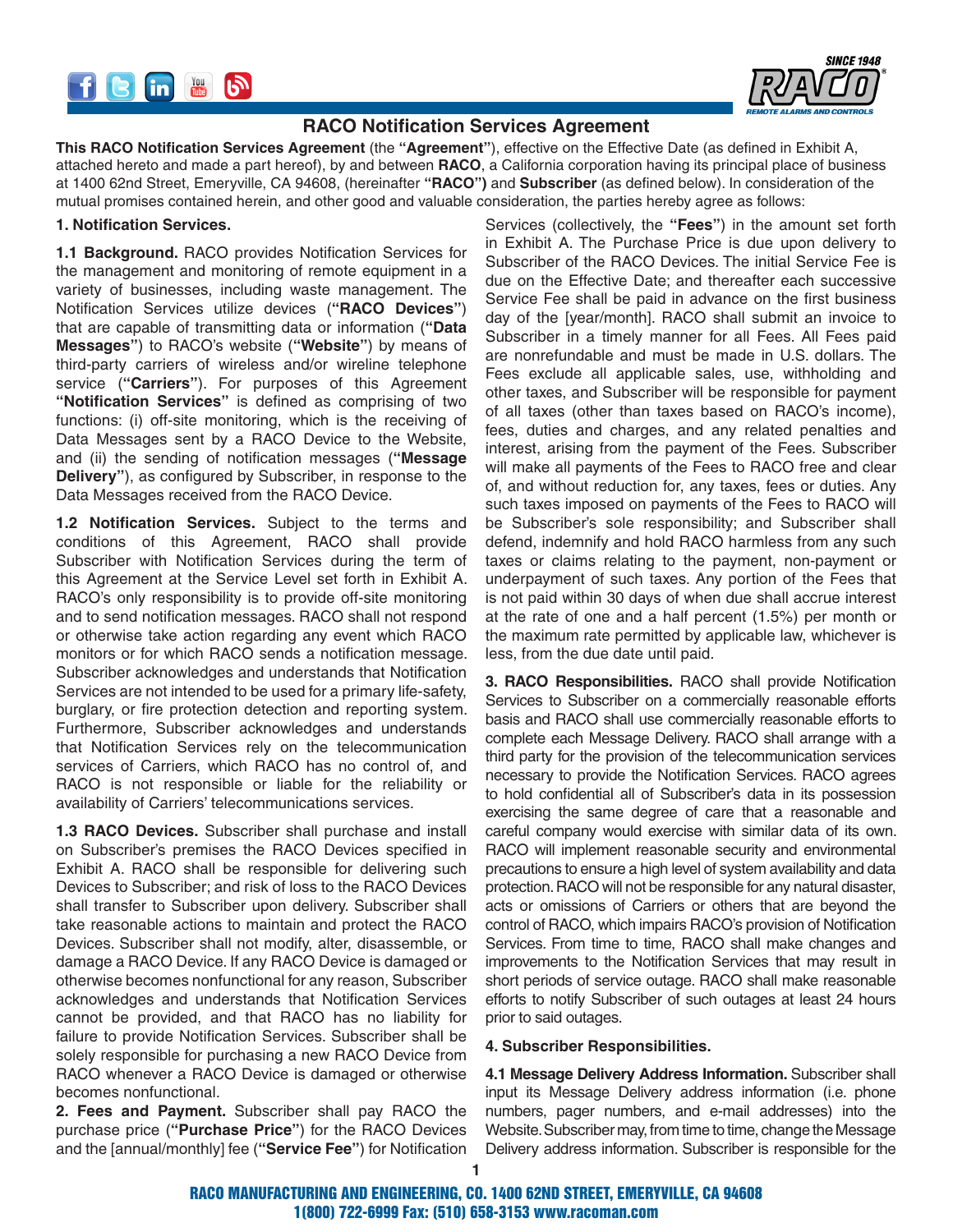

accuracy of all Message Delivery address information.

**4.2 Operational Requirements.** Subscriber is responsible for: (i) maintaining the RACO Devices and Subscriber's monitored equipment/systems in good working order; (ii) installing and maintaining antenna hardware and equipment sufficient to ensure signal strength of at least four (4) bars on the RACO Devices signal strength indicator; and (iii) operating its RACO Devices, equipment and systems in a manner that does not disrupt or otherwise interfere with RACO's Notification Services system.

**4.3 Privacy and Security.** Subscriber shall: (i) implement reasonable security and environmental precautions to ensure the RACO's Devices and Subscriber's monitored equipment and systems are not tampered with; and (ii) assume sole responsibility for the selection and use of any codes or passwords as may be permitted or required for the use of the Notification Services. Subscriber acknowledges that RACO, Aeris Communications, Inc. (**"Aeris"**) and/or other providers, and one or more participating carriers (the **"Participating Carriers"**) cannot guarantee the privacy or security of any transmission utilizing the Notification Services and that the Notification Services are capable of being intercepted by third parties without the knowledge or permission of RACO, Aeris, other providers or any Participating Carrier. Accordingly, RACO, Aeris, any other providers and the Participating Carriers shall not be liable to Suscriber or any third party for interception or use of any Notification Services.

**4.4 Internet Access.** Subscriber acknowledges that use of the Notification Services requires uninterrupted access to the Internet, access over which RACO has no control, and that it is Subscriber's sole responsibility to obtain and maintain such access to the Internet at all times. Accordingly, RACO shall not be liable to Subscriber or any third party for any interruption of the Notification Services related in whole or in part to Internet access problems or any other disruption with Subscriber's use of the Internet.

**4.5 Fraudulent Use and Abuse.** Subscriber shall not assist or participate in any fraudulent use or abuse of an Aeris Service. Subscriber agrees to make good faith efforts to minimize abuse or fraudulent use, to promptly report to RACO any such abuse or fraudulent use of which Subscriber becomes aware, and to fully cooperate in any investigation or prosecution initiated by RACO, Aeris, other providers or a Participating Carrier. Subscriber acknowledges that Notification Services to a RACO Device may be restricted or cancelled if there is in RACO's or Aeris's sole discretion a reasonable suspicion of abuse or fraudulent use. RACO shall use commercially reasonable efforts to provide prompt notice of the restriction or termination to Subscriber. Subscriber further acknowledges that a Participating Carrier may temporarily block automatic roaming in a particular

geographic area experiencing fraudulent usage. Subscriber shall have sole liability for charges, costs or damages resulting from any abuse or fraud facilitated by Subscriber, Subscriber's employees, or Subscriber's agents. Abuse and fraudulent use of the Notification Services includes, but is not limited to: (i) attempting or assisting another to access, alter, or interfere with the communications of and/or information about another wireless customer; (ii) tampering with or making an unauthorized connection to the Aeris network or the network of a Participating Carrier; (iii) using the Notification Services in such a manner so as to interfere unreasonably with the use of the Notification Services by one or more other RACO customers or any Aeris customers or to interfere unreasonably with Aeris's ability to provide the its services to its customers; (iv) using the Notification Services, in whole or in part, to convey obscene, salacious, or unlawful information; and (v) any unauthorized use of the Notification Services through the modification of an authentication method associated with a RACO Device.

#### **5. Term and Termination.**

**5.1 Term.** This Agreement shall have the term set forth on Exhibit A. The Service Fee may be increased by RACO to reflect increases in the costs for telecommunication services that RACO purchases, provided that RACO notify Subscriber, in writing, of the increase at least 60 days prior to the start of the month in which the increased Service Fee would apply.

**5.2 Termination.** A party may terminate this Agreement if the other party breaches any material provision of this Agreement and does not cure the breach within 30 days after receiving written notice thereof. RACO may also terminate this Agreement, without liability to Subscriber, upon notice in the event of any of the following: (a) applicable cellular coverage or other applicable telecommunications services become unavailable; (b) lack or unavailability of other equipment or services needed by RACO to provide Notification Services; or (c) Subscriber fails to pay any portion of the Fees when due within 30 days after receiving written notice from RACO that payment is past due. RACO shall have no liability to Subscriber for terminating this Agreement in accordance with above.

**5.3 Effects of Termination.** Upon termination or expiration of this Agreement for any reason, any amounts owed to RACO under this Agreement before such termination or expiration will be immediately due and payable, and all of RACO's obligations to provide Notification Services shall immediately cease. To the extent RACO terminates the Agreement pursuant to pursuant to Sections 5(a) or 5(b), RACO shall refund to Subscriber the pro-rata amount of the Monthly Fee for that period after the termination date.

**5.4 Survival.** Sections 5.3 ("Effects of Termination"), 5.4 ("Survival"), 6 ("Warranty and Disclaimer"), 7 ("Liability Limitation"), 8 ("Indemnification") and 9 ("General") will survive termination or expiration of this Agreement for any reason.

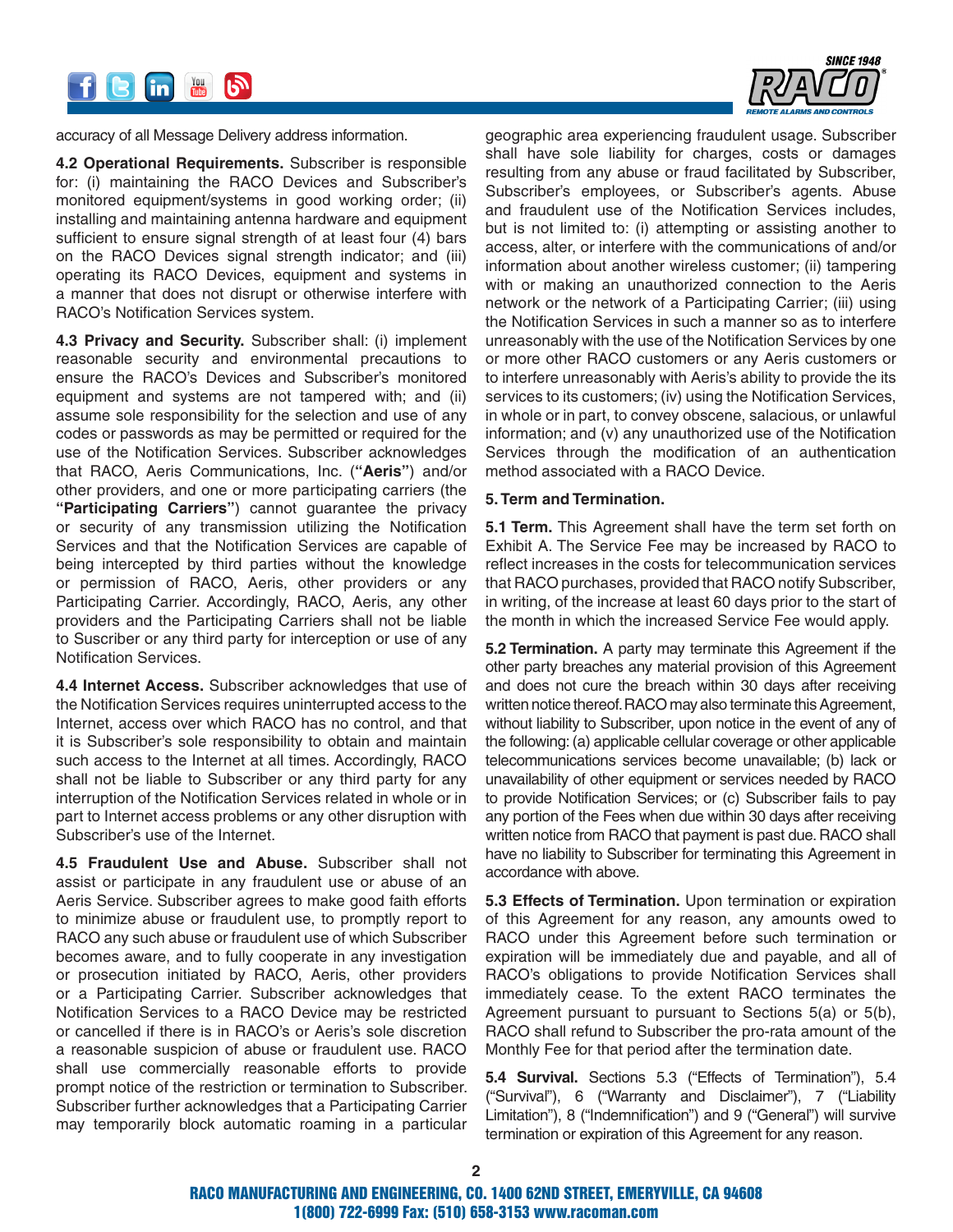



#### **6. Warranty and Disclaimer.**

**6.1 Service Warranty.** RACO's sole and exclusive warranty regarding the Notification Services is that such services provided directly by RACO shall perform in conformity with standard industry practices. RACO's sole obligation under this warranty is to promptly correct the Notification Services so that they reasonably conform to standard industry practices. If RACO is unable to so correct the Notification Services, then Subscriber or RACO may terminate this Agreement, immediately upon written notice to the other, and RACO's sole liability shall be to refund Subscriber the pro-rata amount of the Monthly Fee paid for that period after the termination date.

**6.2 RACO Device Warranty.** RACO's sole and exclusive warranty regarding the RACO Devices is that such Devices shall be free of defects in materials and workmanship at the time of delivery to Subscriber and for three (3) years immediately thereafter. RACO's sole obligation under this warranty is to provide the parts and labor to repair or replace the RACO Device if such RACO Device does not function properly due to any such defects; provided, however, that said malfunctioning was not caused by: (a) lightning or other natural forces; (b) damage to the RACO Device caused during or otherwise resulting from the installation process; or (c) the acts or omissions of Subscriber.

**6.3 Disclaimer.** RACO makes no representation that Notification Services or RACO Devices shall eliminate loss to Subscriber's equipment or other property. THE EXPRESS WARRANTIES IN THIS SECTION 6 ARE IN LIEU OF ALL OTHER WARRANTIES, EXPRESS, IMPLIED OR STATUTORY, REGARDING THE NOTIFICATION SERVICES OR RACO DEVICES, INCLUDING ANY IMPLIED WARRANTIES OF MERCHANTABILITY, FITNESS FOR A PARTICULAR PURPOSE, AND NON-INFRINGEMENT OF THIRD PARTY RIGHTS. RACO DOES NOT WARRANT THAT SUBSCRIBER'S USE OF THE NOTIFICATION SERVICES OR RACO DEVICES SHALL BE ERROR-FREE OR UNINTERRUPTED. SUBSCRIBER ACKNOWLEDGES THAT IT HAS RELIED ON NO WARRANTIES CONCERNING THE SUITABILITY, DURABILITY, CONDITION OR QUALITY OF THE NOTIFICATION SERVICES OR ANY DEVICES DEPLOYED THEREIN OTHER THAN THE EXPRESS WARRANTIES IN THIS SECTION 6.

#### **7. Liability Limitation.**

**7.1 RACO'S LIABILITY.** IN NO EVENT WILL RACO BE LIABLE FOR ANY CONSEQUENTIAL, INDIRECT, EXEMPLARY, SPECIAL OR INCIDENTAL DAMAGES, INCLUDING ANY DAMAGED PROPERTY, LOST DATA OR LOST PROFITS, ARISING FROM OR RELATING TO THIS AGREEMENT AND USE OF THE NOTIFICATION SERVICES. RACO'S TOTAL CUMULATIVE LIABILITY IN CONNECTION WITH THIS AGREEMENT AND NOTIFICATION SERVICES, WHETHER IN CONTRACT OR TORT OR OTHERWISE, WILL NOT EXCEED THE FEES PAID TO RACO BY SUBSCRIBER UNDER THIS AGREEMENT DURING THE PRECEDING ONE YEAR PERIOD. SUBSCRIBER ACKNOWLEDGES THAT THE FEES REFLECT THE ALLOCATION OF RISK SET FORTH IN THIS AGREEMENT AND THAT RACO WOULD NOT ENTER INTO THIS AGREEMENT WITHOUT THESE LIMITATIONS ON ITS LIABILITY.

**7.2 Third Party Liability Exclusion.** Subscriber acknowledges that the Notification Services are based on a telecommunications service furnished to RACO currently by Aeris and/or other providers and utilizes cellular telephone service that is furnished to Aeris and/or other providers by one or more participating carriers ("Participating Carriers") pursuant to agreements between such parties and is subject to the terms, conditions and limitations therein set forth. SUBSCRIBER FURTHER ACKNOWLEDGES THAT AERIS, OTHER PROVIDERS, THE PARTICIPATING CARRIERS AND RACO DISCLAIM ALL LIABILITY OF ANY NATURE TO SUBSCRIBER, WHETHER DIRECT, INDIRECT,INCIDENTAL OR CONSEQUENTIAL, ARISING OUT OF SUBSCIRBER'S USE OF AN AERIS SERVICE, AND SUBSCRIBER AGREES THAT IT SHALL HAVE NO CLAIMS, OF ANY KIND, AGAINST AERIS, OTHER PROVIDERS, THE PARTICIPATING CARRIERS OR RACO WITH RESPECT THERETO.

#### **8. Indemnification.**

**8.1 General Indemnification.** Subscriber agrees to defend, indemnify and hold harmless RACO, Aeris, and the Participating Carriers, and their owners, directors, officers, and employees, from and against any damages, liabilities, claims, costs and expenses (including reasonable attorneys' fees) to the extent arising out of or resulting from: (i) the Notification Services; (ii) Subscriber's negligence or willful misconduct; (iii) the termination of Notification Services by RACO due to Subscriber's failure to meet any payment obligations under this Agreement; or (iv) any suit or proceeding against RACO, Aeris or any Participating Carrier for the infringement of any patent, copyright or intellectual property right by any services, systems, products or parts deployed by or on behalf of the Subscriber in combination and/ or connection with the Aeris Service or the Notification Services, where the Aeris Service and/or the Notification Services would not be infringing without such combination and/or connection.

**8.2 Indemnification for Fraud.** Subscriber agrees to defend, indemnify and hold RACO harmless from and against any damages, liabilities, claims, costs and expenses (including any reasonable attorneys' fees) to the extent arising out of or resulting from: (a) Subscriber's fraudulent use or abuse of an Aeris Service; or (b) assistance by Subscriber to any third party in fraudulently using or abusing an Aeris Service.

**8.3 Indemnification Mechanics.** If Subscriber shall, within thirty (30) days after notice, fail to accept defense of any indemnification obligation under this Section 8, the party seeking indemnification shall have the right, but not the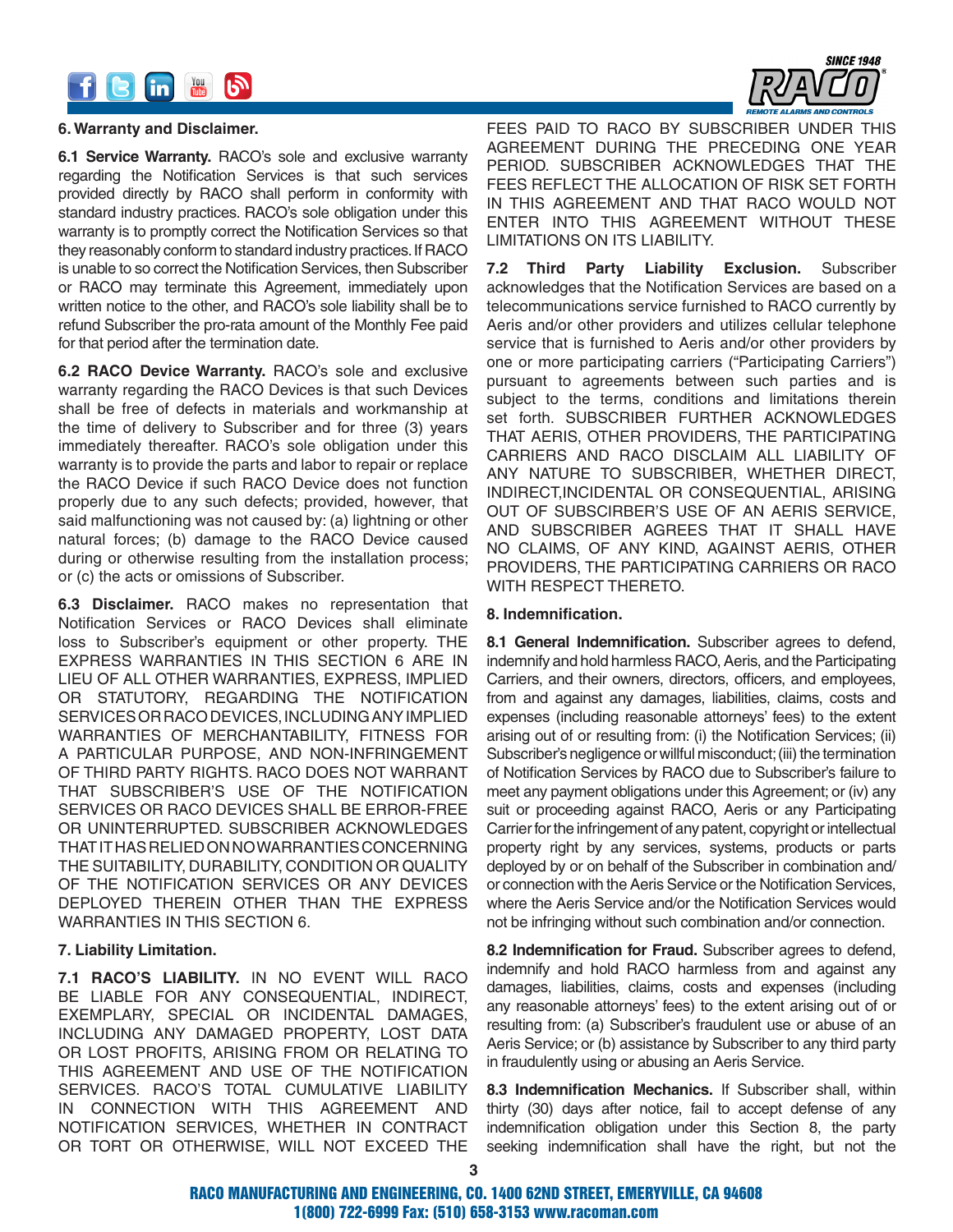



obligation, to undertake the defense of, and to compromise or settle any claims on behalf of, for the account of, and at the risk of Subscriber. If the claims cannot by their nature be defended solely by one party, the other party shall make available all information and assistance that may reasonably be requested, regardless of any obligation to indemnify hereunder.

#### **9. General.**

**9.1 Assignment.** Neither party may assign or transfer, by operation of law or otherwise, any of its rights under this Agreement to any third party without the prior written consent of the other party, which consent shall not be unreasonably withheld or delayed.

**9.2 Notices.** All notices, consents and approvals under this Agreement must be delivered in writing by courier, by electronic facsimile (fax), or by certified or registered mail, (postage prepaid and return receipt requested) to the other party at the address set forth beneath such party's signature, and will be effective upon receipt or three (3) business days after being deposited in the mail as required above, whichever occurs sooner. Either party may change its address by giving notice of the new address to the other party.

**9.3 Governing Law.** The laws of the State of California will govern this Agreement, without reference to its conflicts of law principles.

**9.4 Dispute Resolution.** Any action or proceeding arising from or relating to this Agreement shall be finally settled by arbitration before American Arbitration Association (the **"AAA"**) pursuant to its Commercial Arbitration Rules (the **"Rules"**). The arbitration shall be before one (1) arbitrator appointed by the AAA pursuant to the Rules. The parties agree that arbitration must be initiated within one (1) year after the claimed breach occurred and that the failure to initiate arbitration within the one-year period constitutes an absolute bar to the institution of any new proceedings. The aggrieved party may initiate arbitration by sending written notice of an intention to arbitrate by registered or certified mail, return receipt requested, to all parties and to AAA. The notice must contain a description of the dispute, the amount involved, and the remedy sought. If and when a demand for arbitration is made by either party, the parties agree to execute a submission agreement, in a form provided by AAA, setting forth the rights of the parties if the case is arbitrated and the rules and procedures to be followed at the arbitration hearing. Any arbitration instituted under this subsection shall take place in Contra Costa County, California.

**9.5 Remedies.** The parties' rights and remedies under this Agreement are cumulative.

**9.6 Waivers.** All waivers must be in writing and signed by the party to be charged. Any waiver or failure to enforce any provision of this Agreement on one occasion will not be deemed a waiver of any other provision or of such provision on any other occasion.

**9.7 Severability.** If any provision of this Agreement is unenforceable, such provision will be changed and interpreted to accomplish the objectives of such provision to the greatest extent possible under applicable law and the remaining provisions will continue in full force and effect.

**9.8 Force Majeure.** Neither party shall be liable hereunder by reason of any failure or delay in the performance of its obligations hereunder (except for the payment of money) on account of strikes, shortages, riots, insurrection, fires, flood, storm, explosions, acts of God, war, governmental action, labor conditions, earthquakes, or any other cause which is beyond the reasonable control of such party.

**9.9 Entire Agreement.** This Agreement, including any exhibits attached hereto, constitutes the entire agreement between the parties regarding the subject hereof and supersedes all prior or contemporaneous agreements, understandings, and communication, whether written or oral. This Agreement may be amended only by a written document signed by the authorized representatives of both parties. The terms on any purchase order or similar document submitted by Subscriber to RACO will have no effect. This Agreement may be executed in one or more counterpart copies, each of which shall be deemed to be an original and all of which taken together shall be deemed one and the same instrument.

## **IN WITNESS WHEREOF, the parties have caused this Agreement to be executed.**

| RACO Mfg and Eng Company          |  |
|-----------------------------------|--|
|                                   |  |
| Printed: Connie Brown             |  |
| Title: President ________________ |  |
| Date:                             |  |
| Phone: 510-658-6713               |  |
| Fax: 510-658-3153                 |  |
| Email: cbrown@racoman.com         |  |
| Account Rep: ___________________  |  |